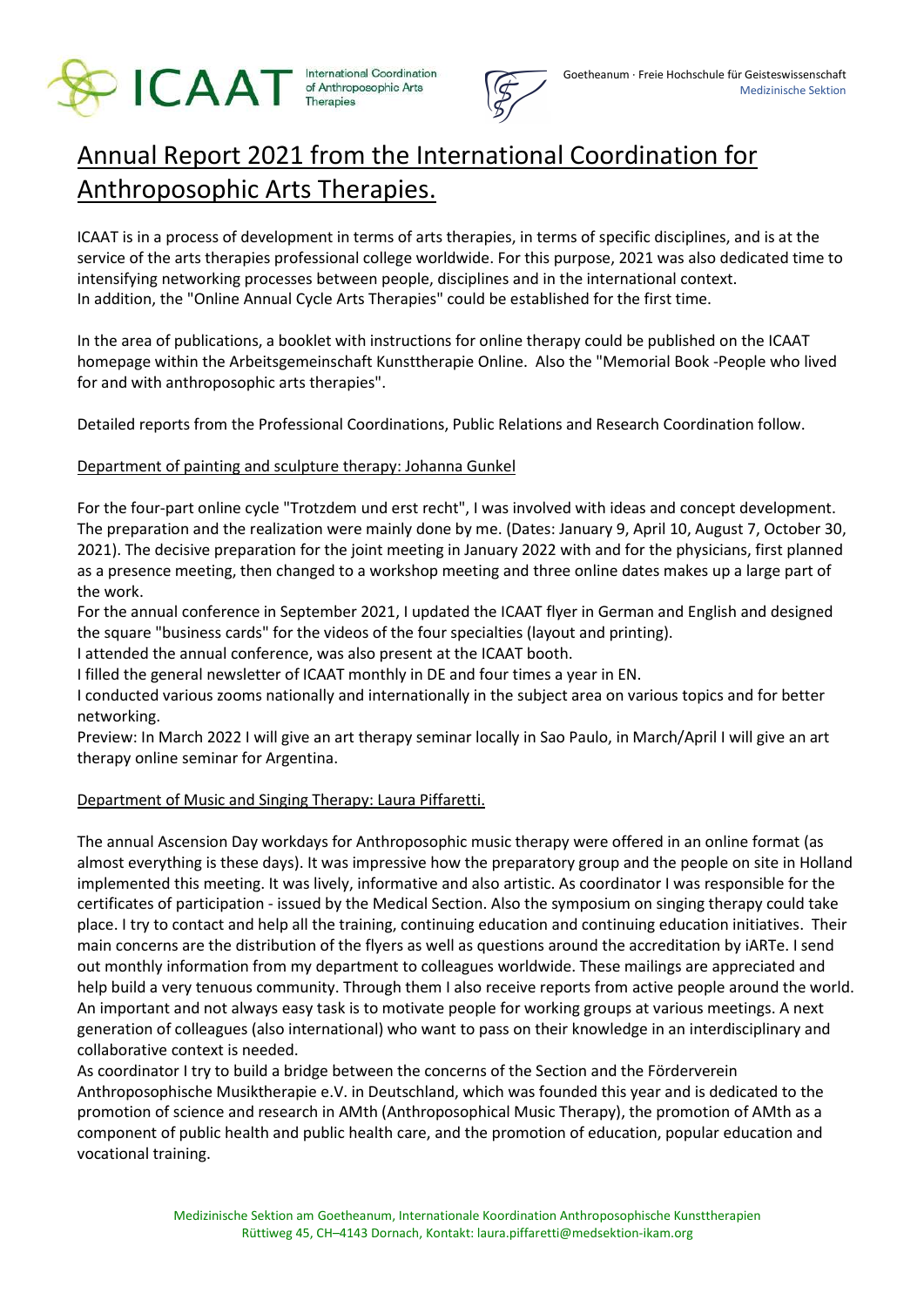

International Coordination of Anthroposophic Arts Theranies



Department of Anthroposophic Therapeutic Speech (ATS): Esther Böttcher

In 2021, some new organizational and coordinative tasks were in the forefront.

In the area of further training and specialist conferences, redesign and flexibility were the motto: In the fall, the specialist conference on therapeutic speech formation entitled "Speech formation as a bridge to meditation spirituality in our profession" took place for the first time in the context of the Medical Annual Conference at the Goetheanum.

Within the framework of the Anthroposophical Neurology Working Group, a chapter on ATS in neurological diseases was written for the basic work "Individual Neurology", which is currently being written.

A textbook for ATS with video teaching material on the relevant medical fields of work and therapy is being planned and implemented.

For the preservation and further development of the ATS method, "Lichtung Sprache" - a continuing education program for physicians and other health care professionals - starting in spring 2022 - and the interdisciplinary research work "EVODEVO - Evolution Development" could be initiated and founded, as well as the association "Lichtung Sprache - Bildung und Forschung im Kontext der ATS".

Even though there is still a lack of students, despite professional training offers for ATS, "Lichtung Sprache" makes it possible to make the method known and to obtain job offers.

## Public Relations: Silke Speckenmeyer

The area of public relations is shaping up. In 2021 it was possible to continue what started in 2020. Through the content work on the concept of the online conference, a unit has asserted itself, which we call Global-Studio/Weltatelier.

Representation at the annual conference, becoming visible and networking, booth and merchandising concept (cube video clips - German, English, Italian - and practice cards about video clips) have given some work. In addition, there was the networking and visibility work with IVAA (doctors' association), GAÄD (doctors' association in DE).

In the field of print media the acquisition of different editorial offices took place (Info3, aTempo etc.) and the article about ICAAT and the four specialties could be published in the Schulkreis. The magazine Akzent published an article about color - a portrait of Barbara Steinmann. Info 3: Focus on health in the December issue - all four art therapy specialties.

Since 2020 we are also present in social media:

youtube - ICAATAccount and Instagram icaat.medical.section account. This brings a lot of processing time. In collaboration with the patient association DE: Because it works: lecture on mindfulness - across all four art therapy specialties.

### Research Coordination: Dr. Simone Gaiss

The new area within ICAAT, created in 2021, I have taken on the following activities in an effort to bring awareness to research in the specialty areas of art therapies:

- Literature research of current literature in the field of art therapy.
- Establishing and maintaining contacts in the transdisciplinary collegium, among others with the Alanus University of Applied Sciences, departments of art therapy and RIArt
- preparing various poster presentations for conference contexts at the Goetheanum
- involved in the preparation and organization of the online conference 2021
- involved in the preparation and organization of the workshop-conference 2022

- attendance of the medical conference 09-2021 and co-supervision of the ICAAT booth in the context of the conference